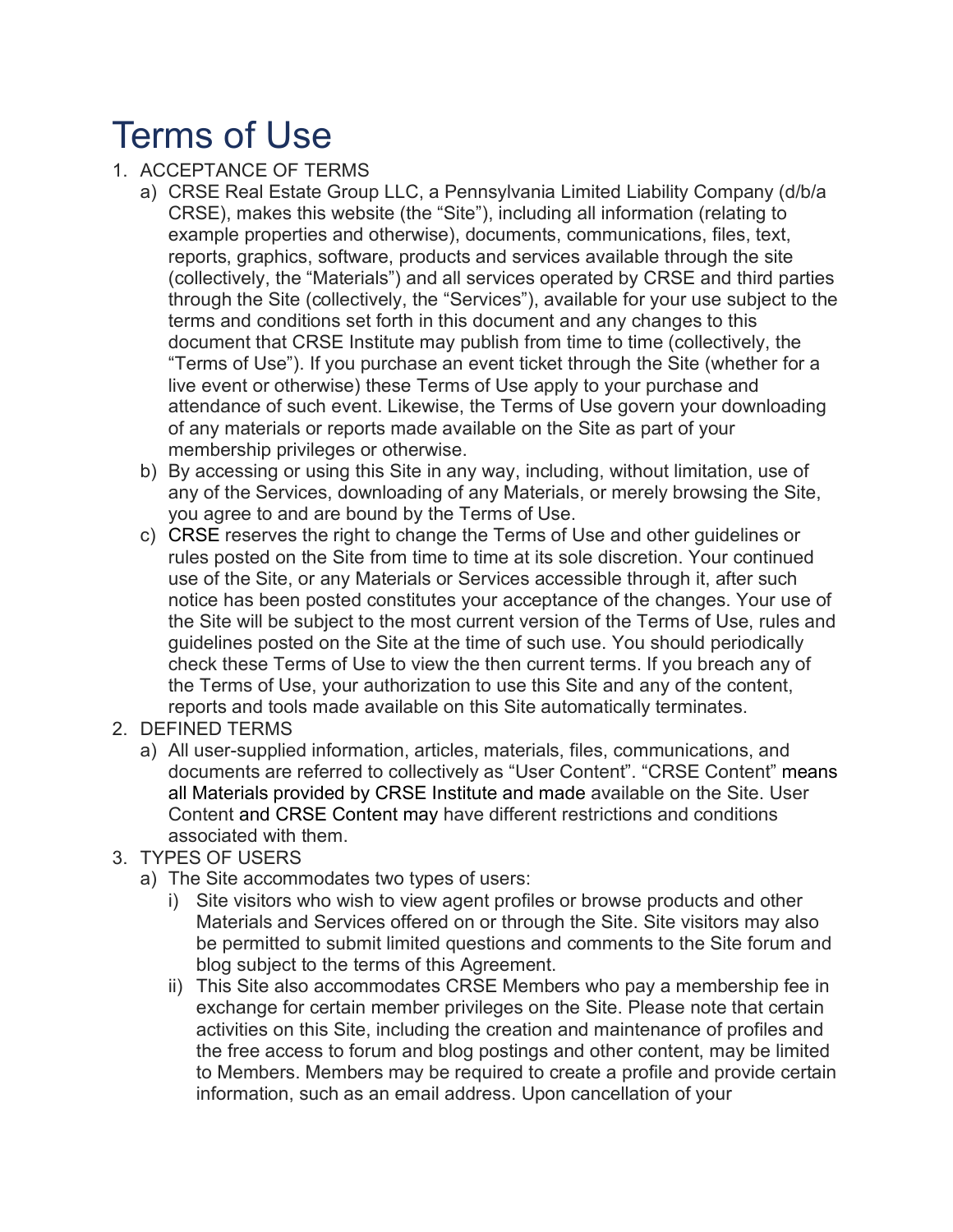membership, any rights or licenses granted to you as part of that membership package or under this Agreement shall terminate immediately. Likewise, your right to publicly display, reproduce, make available on the internet any of the CRSE Content provided to you by CRSE or made available to you by CRSE, shall terminate immediately and at such time you shall cease all such use.

- b) The terms and conditions expressed in this agreement apply to all users and visitors of this Site.
- 4. MEMBERSHIP
	- a) CRSE Membership.
		- i) Your CRSE Membership subscription which may be included with your original CRSE training purchase – is effective for the period of one year and continues upon your payment of the annual membership fee. Renewal fees for your membership will automatically be charged, at the then current rate, to the credit card or other billing source authorized by you, on the first day of each successive one-year membership term until you cancel your annual CRSE Membership. CRSE reserves the right to charge the renewal fee later, at its sole discretion. This will be done without prior notice to you. Should you choose not to renew your annual CRSE Membership for another year for any reason before expiration of the one-year membership term for which you have paid, you may cancel your membership and terminate further billing by calling CRSE Member Services (717-926-1811). In no event will you be eligible for a prorated refund of any portion of your paid membership fee. Unless you are notified otherwise or unless provided otherwise on the Site, the current annual membership fee is \$99. Likewise, unless you are notified otherwise or unless provided otherwise on the Site, your annual renewal fee will be \$99. If your membership is cancelled by your choice, or through non-payment of the renewal fee, and more than forty-five (45) days pass from your renewal date, there will be the following requirements in order to reactivate your membership: Completion of an audit of a CRSE course complete with payment for the audit at the then current rate. The current CRSE audit fee is \$49.
		- ii) With email notice to you, CRSE reserves the right to change the membership fee for any subsequent renewal term to be effective upon the renewal of your membership. CRSE also reserves the right to change the CRSE audit rate and CRSE shall have no obligation to notify you of such changes to audit fees.
		- iii) You understand and agree that any of the rights, licenses and privileges granted to you as part of your membership immediately terminate upon the expiration or cancellation of your membership. This means that following the expiration or termination of your membership you may not duplicate, reproduce, publicly display or distribute any of the content that was made available to you during and as part of your membership, including reports and marketing content made available to you as part of your membership.
	- b) CRSE's Right to Terminate your Membership for Cause
		- i) CRSE has the absolute and unrestricted right to revoke and terminate, at its sole discretion, your CRSE Membership if CRSE determines that you have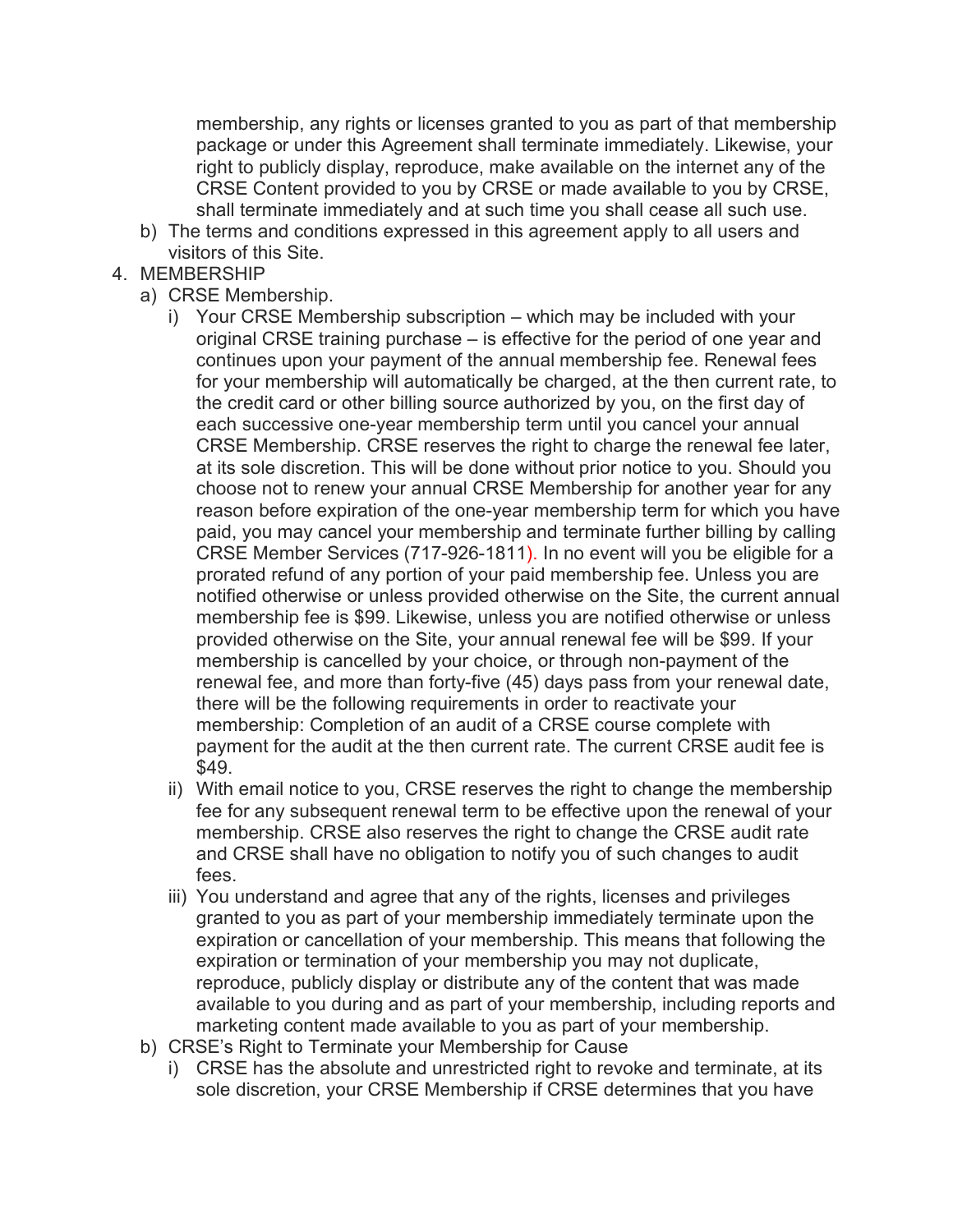failed to comply with CRSE's terms of use, CRSE Code of Ethics, standards, policies or procedures or the terms and conditions outlined in this Agreement. In addition, if CRSE, in its sole discretion, determines that you have misused the CRSE designation, have acted in a manner unbecoming a CRSE member, used the CRSE designation in a manner that reflects poorly on CRSE, violated any law or regulation, CRSE may terminate your membership and you agree to immediately cease use of the CRSE designation, change the manner in which you use the CRSE membership designation as determined by CRSE, or comply with any other remedy CRSE deems appropriate under the circumstances. If CRSE terminates your membership, any rights, licenses and privileges granted to you as part of the membership, including the right to publicly display, reproduce or make available on the internet the content and materials provided by CRSE, shall terminate immediately and you agree to remove any such CRSE content from your promotional materials and your website. No refunds (prorated or otherwise) will be issued if CRSE terminates your membership for the reasons provided in this paragraph and you will forfeit any membership fees already paid.

- c) CRSE's Right to Terminate your Membership for Any Reason
	- i) CRSE has the absolute and unrestricted right to revoke and terminate, at its sole discretion, your CRSE Membership at any time and for any reason or no reason at all. In the event CRSE terminates your membership under this paragraph, CRSE will refund to you, on a prorated basis, the membership fees already paid by you for the remainder of the unused membership term. Upon termination you agree to immediately cease use of the CRSE designation, and any rights, licenses and privileges granted to you as part of the membership, including the right to publicly display, reproduce or make available on the internet the content and materials provided by CRSE, shall terminate immediately and you agree to remove any such CRSE content from your promotional materials and your website.
- 5. YOUR BILLING INFORMATION
	- a) Your billing information is collected and stored by CRSE and will be used as provided in this Agreement, the Privacy Policy and on the Site. Whenever you provide us with updated credit card information for any of the services for which you are or will be subscribed, you hereby grant us the right to update your card information for any of the other services for which you are then subscribed and to use the updated card information for any future billing associated with any of the CRSE products or services provided to you following the change in your credit card information.

#### 6. INTELLECTUAL PROPERTY; LIMITED LICENSE TO USERS

a) The Materials and Services on this Site, as well as their selection and arrangement, are protected by copyright, trademark, patent, and/or other intellectual property laws, and any unauthorized use of the Materials or Services at this Site may violate such laws and these Terms of Use. Except as expressly provided herein, CRSE does not grant any express or implied rights to use the Materials and Services or any of CRSE's designations or trademarks. You agree not to copy, publicly display, republish, frame, download, transmit, modify, rent,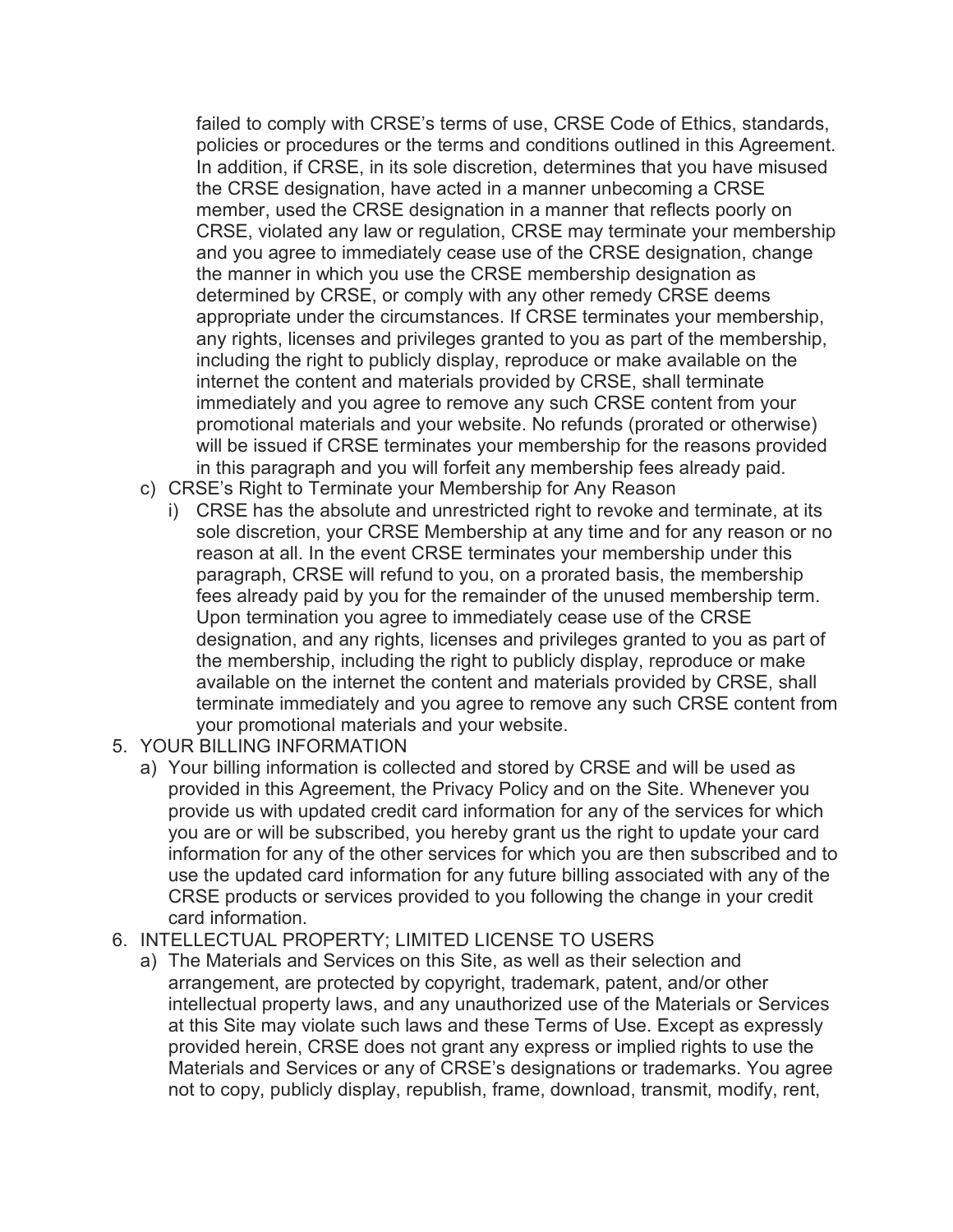lease, loan, sell, assign, distribute, license, sublicense, or create derivative works based on the Site, its Materials, or its Services or their selection and arrangement, except as expressly authorized herein. In addition, you agree not to use any data mining, robots, or similar data gathering and extraction methods in connection with the Site.

- b) In addition to the Materials and Services offered by CRSE, this Site may also make available materials, information, and services provided by third parties, including Member agents who advertise their services on the Site (collectively, the "Third Party Services"). The Third-Party Services may be governed by separate license agreements that accompany such services. CRSE offers no guarantees and assumes no responsibility or liability of any type with respect to the Third-Party Services, including any liability resulting from incompatibility between the Third-Party Services and the Materials and Services offered by CRSE. You agree that you will not hold CRSE responsible or liable with respect to the Third-Party Services or seek to do so.
- c) Except as expressly indicated to the contrary elsewhere on this Site, you may view, download, and print the CRSE Content and User Content available on this Site subject to the following conditions:

1.The CRSE Content and User Content may be used solely for personal, informational, and internal purposes, except as expressly provided otherwise on the Site.

2.The CRSE Content and User Content may not be modified or altered in any way.

3.The CRSE Content and User Content on the Site may not be distributed or sold, rented, leased, or licensed to others, except as provided in this Agreement or on the site. In any event, any rights or licenses with respect to distribution or reproduction of any of the CRSE Content shall cease immediately upon the expiration or termination of your membership.

4.You may not remove any copyright or other proprietary notices contained in the CRSE Content and User Content.

5.CRSE reserves the right to revoke the authorization to view, download, and print the CRSE Content and User Content available on this Site at any time, and any such use shall be discontinued immediately upon notice from CRSE.

6.The rights granted to you constitute a license and not a transfer of title.

7. Any rights with respect to publicly displaying or reproducing any of CRSE Content are subject to the other terms of this Agreement and are dependent on your continued membership.

- d) The rights specified above to view, download, and print the CRSE Content and User Content available on this Site are not applicable to the design or layout of this Site. Elements of this Site are protected by trade dress and other laws and may not be copied or imitated in whole or in part.
- 7. TRADEMARK INFORMATION
	- a) The trademarks, logos, and service marks ("Marks") displayed on this Site are the property of CRSE or other third parties. You are not permitted to use the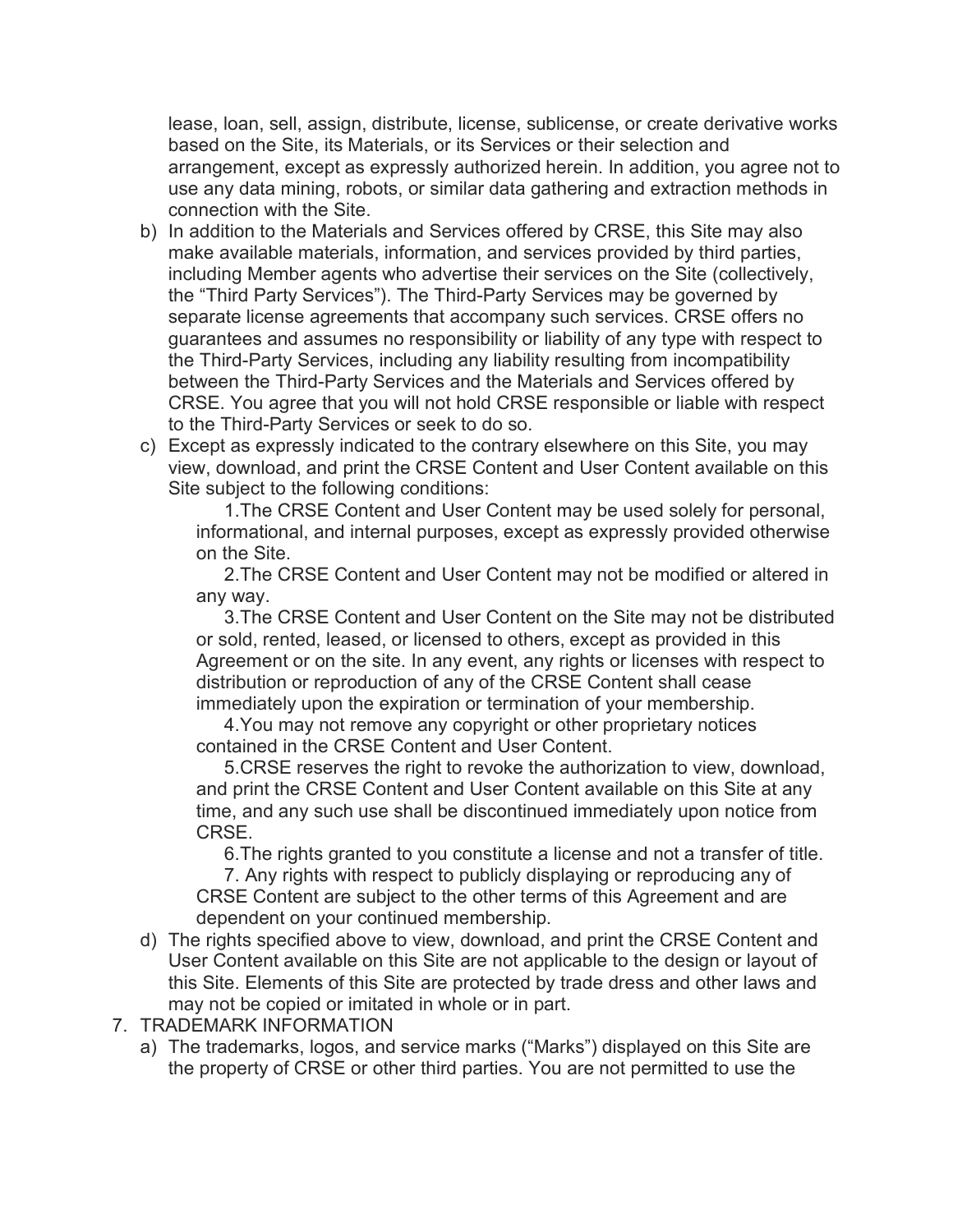Marks or any of CRSE's designations without the prior written consent of CRSE or such third party that may own the Marks.

- 8. PROHIBITED COMMUNICATIONS
	- a) You may submit only User Content to the Site that is (a) owned by you, (b) submitted with the express permission of the owner or within the scope of the license to such content, or (c) in the public domain. You are prohibited from posting or transmitting to or from this Site any unlawful, threatening, harassing, libelous, offensive, defamatory, obscene, or pornographic materials, or other materials that would violate any law or the rights of others, including, without limitation, laws against copyright infringement, and rights of privacy and publicity. Violation of these restrictions may result in denial of or limitations on access by you to this Site.
- 9. USER CONDUCT
	- a) In using the Site, including all Services and Materials available through it, you agree: not to disrupt or interfere with any other user's enjoyment of the Site or affiliated or linked sites; not to upload, post, or otherwise transmit through the Site any viruses or other harmful, disruptive, or destructive files; not to create a false identity; not to use or attempt to use another Member's account, password, service, or system without authorization from CRSE; not to disrupt or interfere with the security of, or otherwise cause harm to, the Site, or any Services, Materials, system resources, accounts, passwords, servers, or networks connected to or accessible through the Site or any affiliated or linked sites. You may not use the forum for any commercial purposes. You may not use or access the Site for any lead-generation purposes.

### 10.MANAGING CONTENT AND COMMUNICATIONS

- a) CRSE reserves the right, in its sole discretion, to delete or remove User Content from the Site and to restrict, suspend, or terminate your access to all or part of this Site, at any time without prior notice or liability. CRSE may, but is not obligated to, monitor or review any areas on the Site where users transmit or post User Content, including but not limited to areas where Services are available, and the substance of any User Content. To the maximum extent permitted by law, CRSE will have no liability related to User Content. CRSE disclaims all liability with respect to the misuse, loss, modification, or unavailability of any User Content.
- 11.WARRANTIES AND DISCLAIMERS
	- a) Except as expressly provided otherwise in a written agreement between you and CRSE or you and a third party with respect to such party's materials or services, this Site, and all Materials and Services accessible through this Site are provided "as is" without warranty of any kind, either express or implied, including, but not limited to, the implied warranties of merchantability or fitness for a particular purpose, or the warranty of non-infringement. Without limiting the foregoing, CRSE makes no warranty that (i) the Services and Materials will meet your requirements; (ii) the Services and Materials will be uninterrupted, timely, secure, or error-free; (iii) the results that may be obtained from the use of the Services or Materials will be effective, accurate, or reliable; (iv) the quality of any residential system property informational products, Services, or Materials obtained or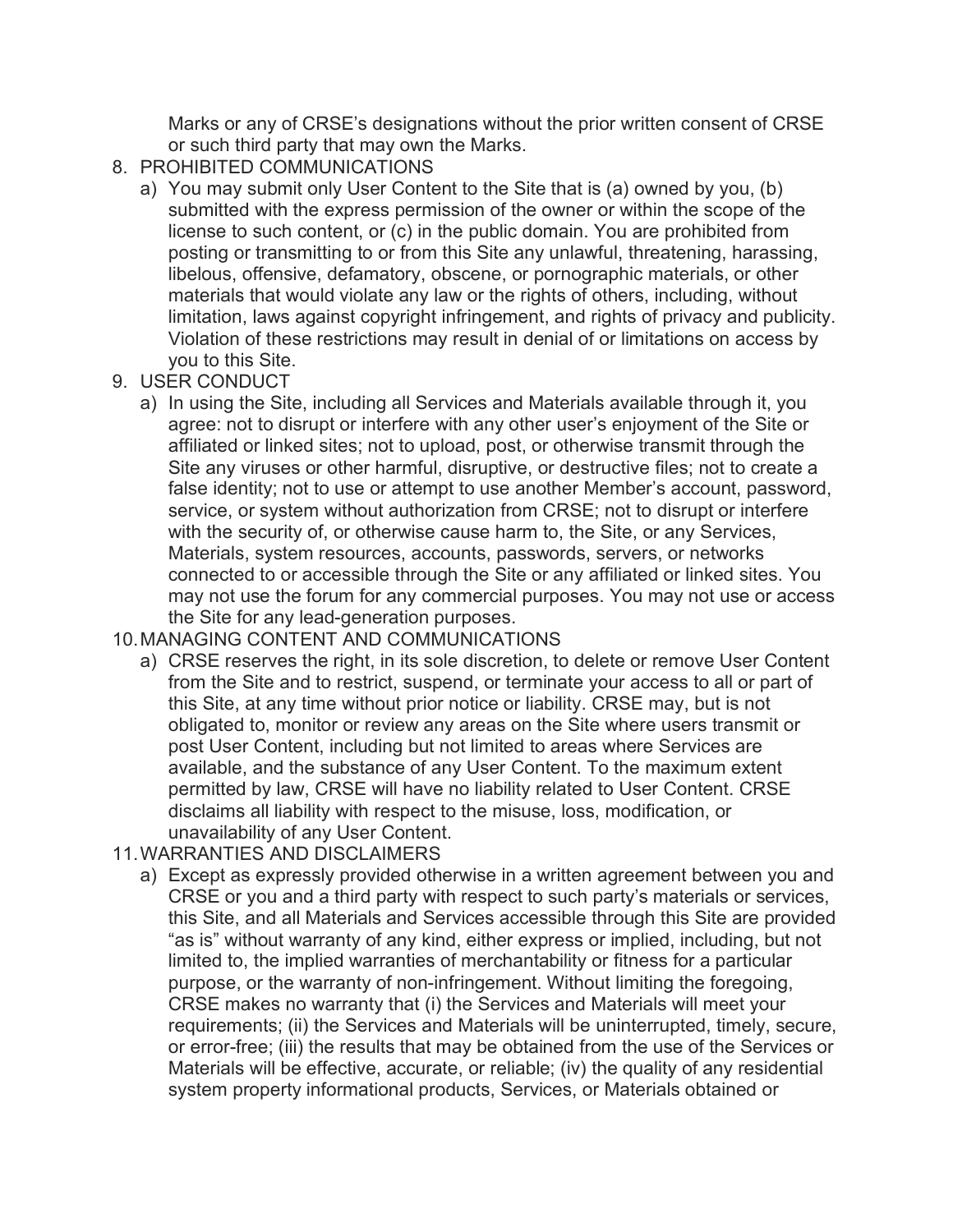accessible by you through the Site will meet your expectations; and (v) you will financially profit from using CRSE's process and methodology with respect to residential systems information.

- b) This Site could include technical or other mistakes, inaccuracies, or typographical errors. CRSE may make changes to the Materials and Services at this Site at any time without notice. The Materials or Services at this Site may be out of date at times, and CRSE will make a good-faith effort, but makes no commitment, to update such Materials or Services.
- c) You understand and acknowledge that (i) CRSE does not control, endorse, or accept responsibility for any content, advice, products, or services offered by third parties, Members or CRSE through the Site, including, without limitation, third parties accessible through links on the Site; (ii) CRSE makes no representation or warranties whatsoever about any such third parties or Site Members, their content, products, or services; (iii) any dealings you may have with such third parties are at your own risk; and (iv) CRSE shall not be liable or responsible for any content, products, or services offered by third parties, Members and CRSE. Any in-person meeting between you and another site visitor, Member or CRSE is done at your own risk. CRSE does not screen the Site visitors or Members and therefore cannot take responsibility for the integrity of its users and/or Members. Please take reasonable safety precautions when meeting Site Users in-person or when dealing with other Site users generally.
- d) The use of the Services or the downloading or other use of any Materials through the Site is done at your own discretion and risk and with your agreement that you will be solely responsible for any damage to your computer system, loss of data, or other harm that results from such activities. CRSE assumes no liability for any computer virus or other similar software code that is downloaded to your computer from the Site or in connection with any Services or Materials offered through the Site or Site users. No advice or information, whether oral or written, obtained by you from CRSE or through or from the Site shall create any warranty not expressly stated in these Terms of Use.
- 12.PERSONAL INFORMATION AND PRIVACY
	- a) Except as otherwise expressly set forth herein, your personal information will be deemed to be confidential. In any case, you understand and agree that we may disclose information about you if we have a good faith belief that we are required to do so by law or legal process, to respond to claims, or to protect the rights, property, or safety of CRSE or others.
- 13.LIMITATION OF LIABILITY
	- a) In no event, including, without limitation, negligence, shall CRSE, its subsidiaries, affiliates, agents, officers, directors, employees, partners, or suppliers be liable to you or any third party for any special, punitive, incidental, indirect, or consequential damages of any kind, or any damages whatsoever, including, without limitation, those resulting from loss of use, data, or profits, whether or not CRSE has been advised of the possibility of such damages, and on any theory of liability, arising out of or in connection with the use of or the inability to use this Site, its Services, or Materials, the statements or actions of any third party (including Members and CRSE) on or through the Site, any dealings with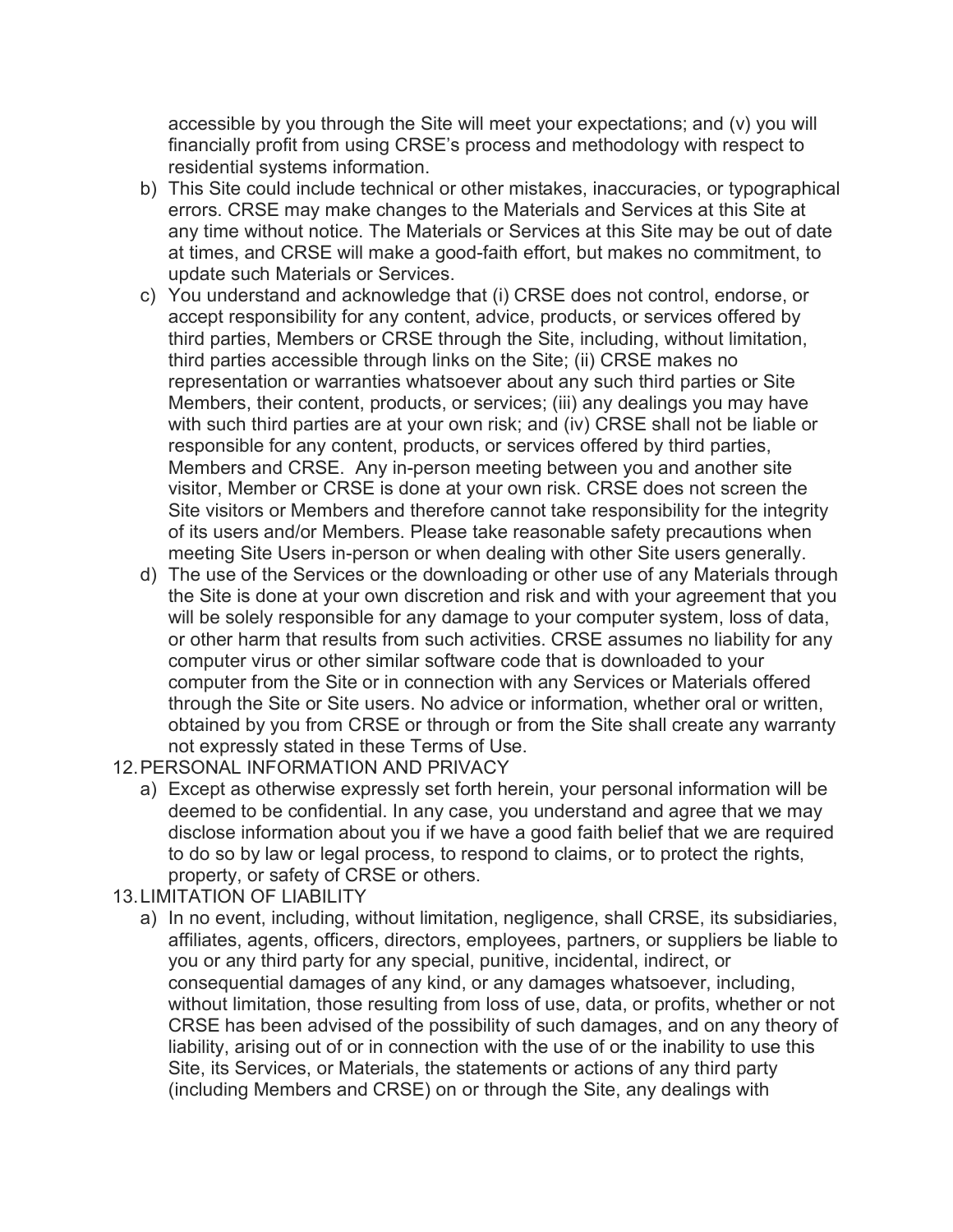vendors or other third parties, any unauthorized access to or alteration of your transmissions or data, any information that is sent or received or not sent or received, any failure to store or loss of data, files, or other content, any Services available through the Site that are delayed or interrupted, or any website referenced or linked to or from this Site. In no event shall CRSE's liability to you be greater than the aggregate amount you paid CRSE for its services during the preceding 12-month period.

#### 14.INDEMNITY AND LIABILITY

a) You agree to indemnify and hold CRSE, and its subsidiaries, affiliates, officers, directors, agents, partners and employees, harmless from any claim or demand, including reasonable attorneys' fees, made by any third party due to or arising out of content you submit, post to, or transmit through the Site (including, without limitation, any User Content or computer viruses), your use of the Site, your connection to the Site, your violation of these Terms of Use or your violation of any rights of another person or entity.

### 15.GOVERNING LAW AND JURISDICTION

- a) This Site (excluding linked sites) is controlled by CRSE from its offices within the state of Pennsylvania, United States of America. By accessing this Site, you and CRSE agree that all matters relating to your access to, or use of, this Site shall be governed by the statutes and laws of the State of Pennsylvania, without regard to the conflicts of laws principles thereof. Subject to the Arbitration Clause below, you and CRSE also agree and hereby submit to the exclusive personal jurisdiction and venue of the Courts within the State of Pennsylvania with respect to such matters.
- b) Any dispute relating in any way to your visit to this Site shall be submitted to confidential binding arbitration in the State of Pennsylvania, except that, to the extent you have in any manner violated or threatened to violate CRSE's intellectual property rights, CRSE may seek injunctive or other appropriate relief in any state or federal court in the State of Pennsylvania, and you consent to exclusive jurisdiction and venue in such courts.
- c) Arbitration under this agreement shall be conducted under the rules then prevailing of the American Arbitration Association. The arbitrator's award shall be binding and may be entered as a judgment in any court of competent jurisdiction. To the fullest extent permitted by applicable law, no arbitration under this Agreement shall be joined to an arbitration involving any other party subject to this Agreement, whether through class arbitration proceedings or otherwise.
- 16.GENERAL
	- a) The Terms of Use and the other rules, guidelines, licenses and disclaimers posted on the Site constitute the entire agreement between CRSE and you with respect to your use of the Site. If for any reason a court of competent jurisdiction finds any provision of these Terms of Use, or portion thereof, to be unenforceable, that provision shall be enforced to the maximum extent permissible so as to effect the intent of the parties as reflected by that provision, and the remainder of the Terms of Use shall continue in full force and effect. Any failure by CRSE to enforce or exercise any provision of these Terms of Use or related right shall not constitute a waiver of that right or provision.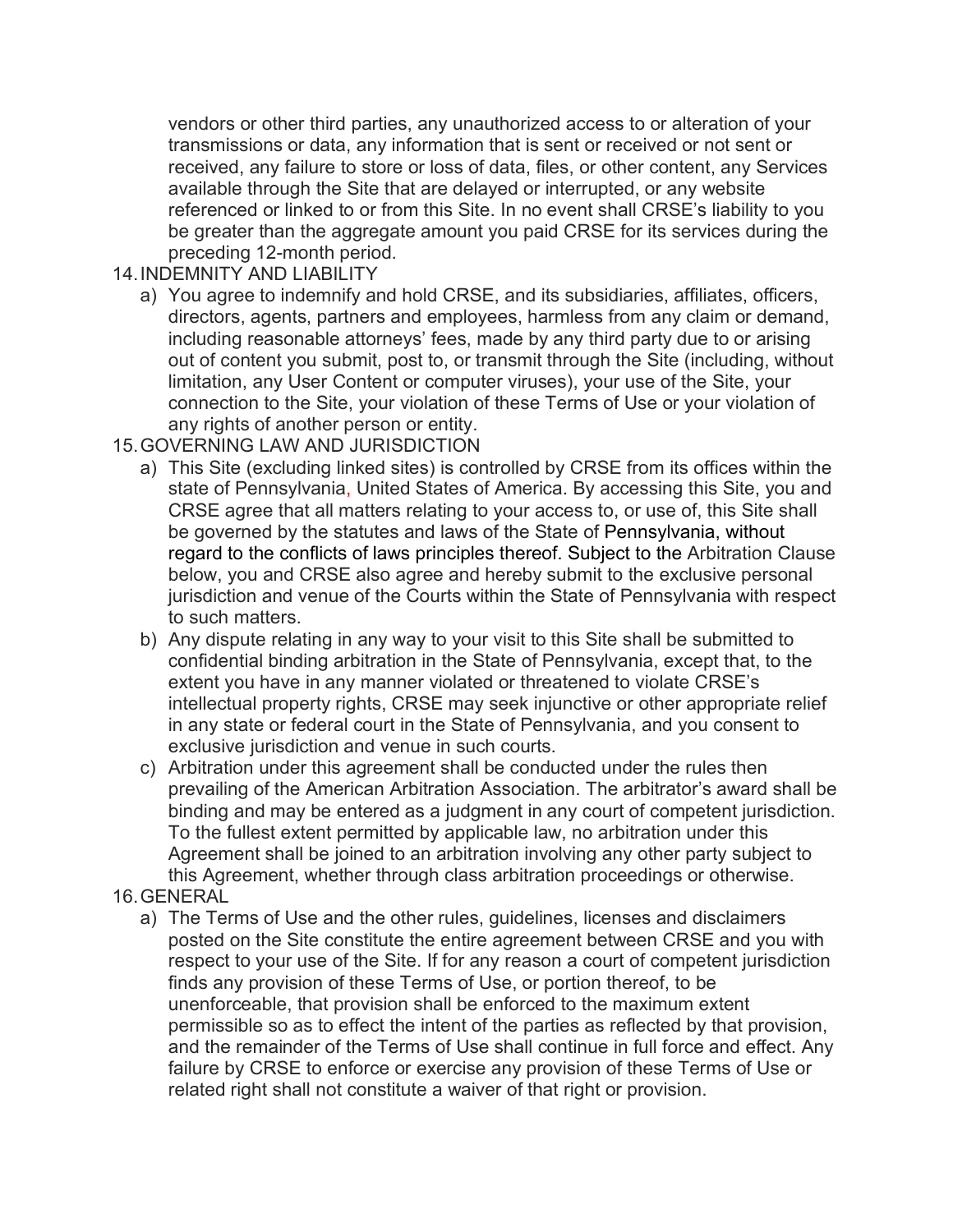# **Return Policy**

CRSE Institute has a 100% satisfaction guarantee. If you are not satisfied that the CRSE designation course provided you with real value, simply return our course materials to receive your refund. Requests for refunds must be made prior to your completion of the CRSE examination and prior to CRSE certification. Refunds will be generated in the same method in which you registered. There will be a 4% service fee for all refunds.

Following is specific return information for our two course options:

• **Distance Learning:** Students of our CRSE Distance Learning courses have 120 days to complete the course once registered. However, there is a 30-day timeframe from the date you registered within which to return the materials to qualify for the refund. CRSE will fully refund the cost to take the course and the original shipping costs, minus a 4% service fee.

Returned materials should be shipped to the following address:

ATTN: Returns Department CRSE 4601 Locust Lane Suite 306 Harrisburg PA 17109

• **CRSE Live Event:** To qualify for a refund, students of our CRSE Live Events must return all materials to the instructor prior to leaving the event. Simply inform the instructor that you would like a refund, and our Returns Department will generate your reimbursement.

### **Cancellation Policy**

If you have registered for a CRSE Live Event, you may cancel your registration up to two-weeks prior to the event and receive a full refund. There will be a 4% service fee for all refunds. Within the two-week period, you may request to transfer to another CRSE Live event or receive access to our CRSE Distance Learning course. Not all CRSE Live Events have a corresponding CRSE Distance Learning Course. If you decide to take the CRSE Distance Learning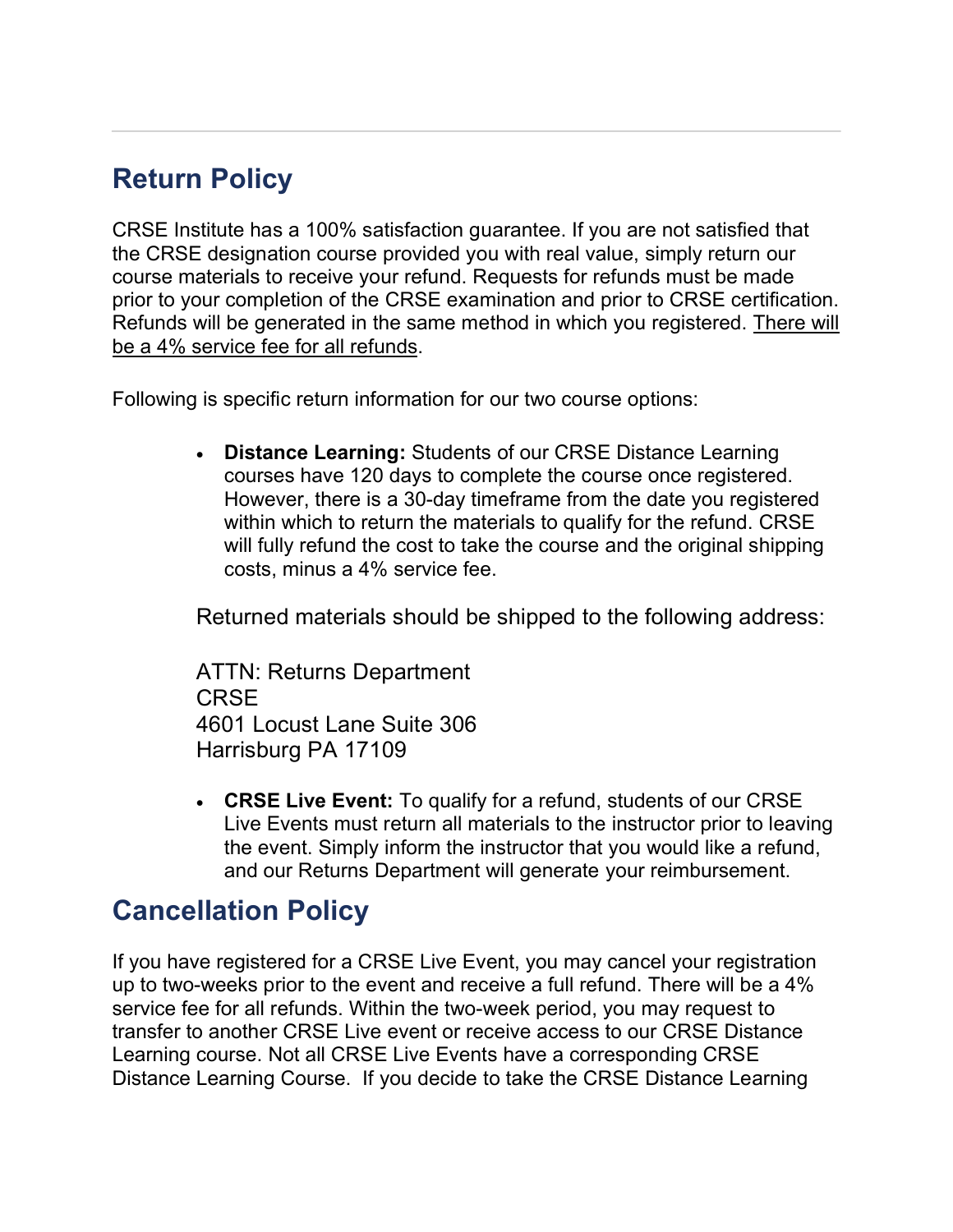course, please inform Member Services to have your materials shipped out to you.

All events are subject to cancellation. In the event a course is canceled, for any reason, the CRSE will work to reschedule or transfer students to other events but is not responsible for reimbursing travel costs.

## **Recording CRSE Live Classes**

CRSE often captures CRSE Live classes by video recording, by which all or some attendees may be recorded. These video recordings may be used for educational, training, analysis and promotional purposes. By attending, you grant CRSE consent to record you, to use your image and likeness for commercial purposes, and you agree to release your rights to the recorded material. You agree that CRSE shall have the perpetual right to derive profits from any such videos and recordings with no obligation to compensate you.

### **CRSE Membership**

Your CRSE membership includes:

- Your profile featured on our "Find a CRSE" tool
- Monthly industry update emails and webinars
- Access to the CRSE Community Forum
- Access to the CRSE logo
- Limited license to use forms and select advertising materials
- Access to the CRSE Video Archives and Resources Library
- Updates to all materials
- Access to exclusive deals from authorized vendors
- Special discounts for future events

If you cancel, do not renew, or otherwise have your membership revoked, you will no longer have access to these member benefits.

# **DIGITAL MILLENNIUM COPYRIGHT ACT**

If you are a copyright owner or an agent thereof and believe that any User Content or other content infringes upon your copyrights, you may submit a notification pursuant to the Digital Millennium Copyright Act ("DMCA") by providing us with the following information in writing (see 17 U.S.C 512(c)(3) for further detail): A physical or electronic signature of a person authorized to act on behalf of the owner of an exclusive right that is allegedly infringed; Identification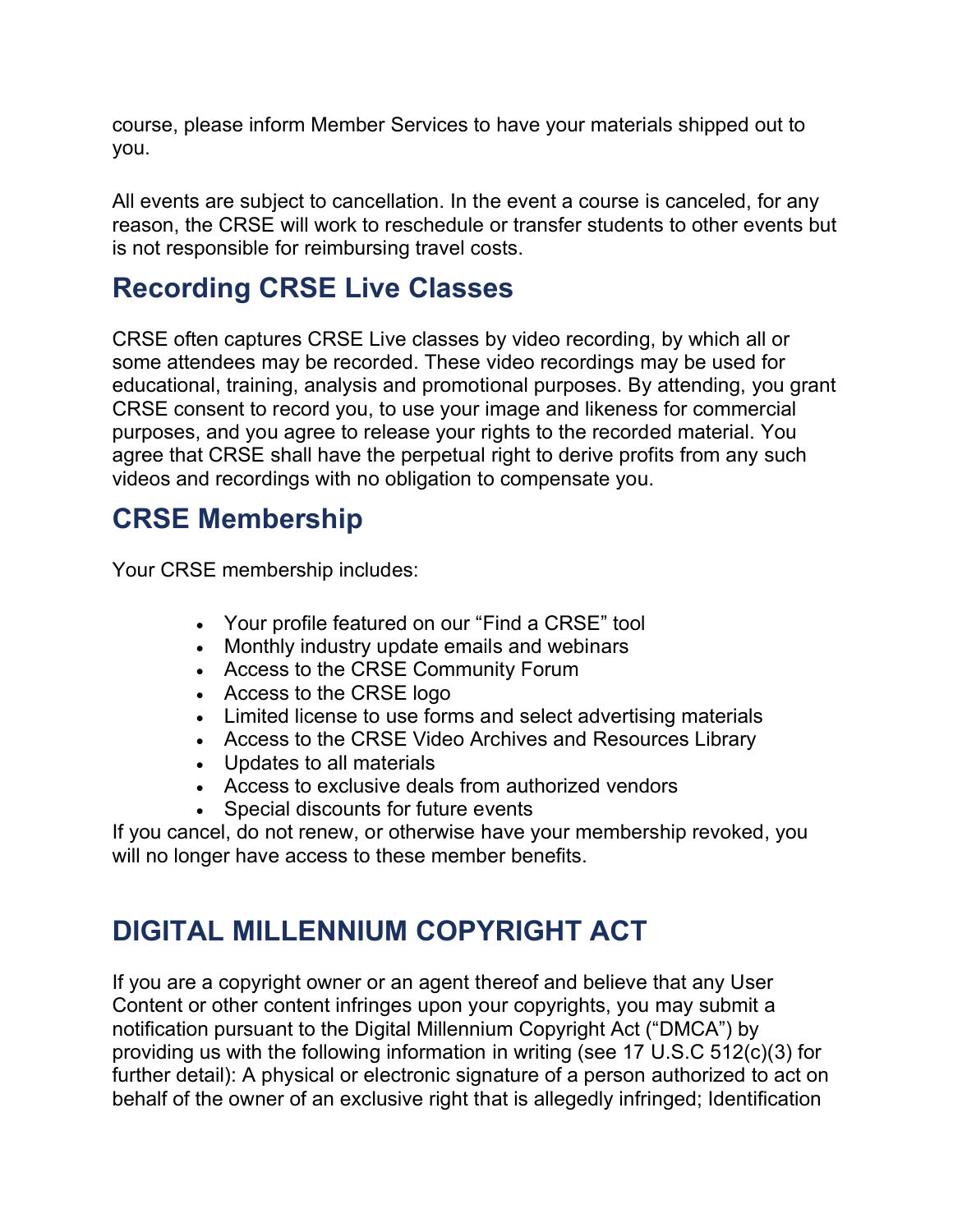of the copyrighted work claimed to have been infringed, or, if multiple copyrighted works at a single online site are covered by a single notification, a representative list of such works at that site; Identification of the material that is claimed to be infringing or to be the subject of infringing activity and that is to be removed or access to which is to be disabled and information reasonably sufficient to permit the service provider to locate the material; Information reasonably sufficient to permit us to contact you, such as an address, telephone number, and, if available, an electronic mail; A statement that you have a good faith belief that use of the material in the manner complained of is not authorized by the copyright owner, its agent, or the law; and A statement that the information in the notification is accurate, and under penalty of perjury, that you are authorized to act on behalf of the owner of an exclusive right that is allegedly infringed. You may send the notification to info@CRSERE.com. This e-mail address is being protected from spambots. You need JavaScript enabled to view it.

# **USAGE OF THE CRSE TRADEMARKS AND DESIGNATIONS**

- 1. **This Agreement.** Under this license agreement ("Agreement") between CRSE and you, and upon your acceptance of these Terms and Conditions, CRSE grants to you a limited, personal, nontransferable, non-assignable, royalty-free, non-exclusive, revocable license to use the CRSE trademarks and designations (collectively referred to herein as the "Marks"). You understand that misrepresentation or omission of facts is cause for denial or revocation of the right to use the Marks. You further understand that you may not use any of the Marks until you receive official notification of your authorization to do so by CRSE. You affirm that you have read, understand, and voluntarily agree to be bound by the terms and conditions set forth below.
- 2. **Ownership of the Marks.** You understand that the Marks are owned and registered by CRSE and CRSE maintains full authority over the authorization to use the Marks.
- 3. **Authorization.** Subject to the terms and conditions outlined in this Agreement, CRSE grants to you a limited, personal, nontransferable, non-assignable, royalty-free, nonexclusive, revocable license to use the Marks in connection with advertising your services to the public. No other rights are granted except for those explicitly granted herein.
- 4. **Term of Use.** Permission to use the Marks exists solely for the authorization period, as defined by CRSE, or for the term of your CRSE Membership (or other related membership), as defined by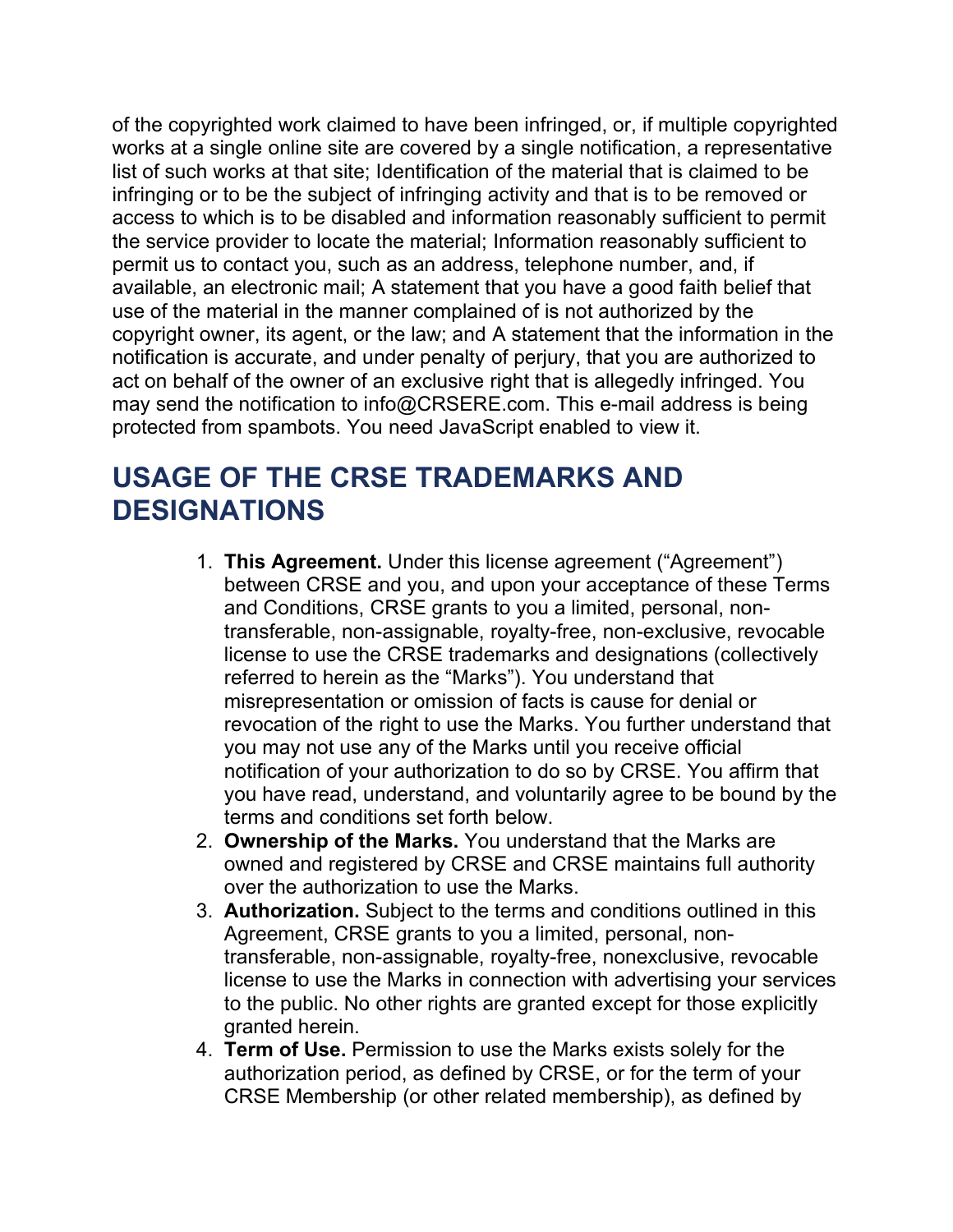CRSE. At the end of such authorization period, or if CRSE otherwise revokes this license, the authorization under this Agreement expires, all rights to use the CRSE Marks terminate, and you must immediately cease use of any and all Marks previously granted to you. CRSE may terminate any rights you have in the use of the Marks as provided in this Agreement.

- 5. **Restriction on Use.** Without limiting the other terms and restrictions set forth in this Agreement, and unless otherwise approved by CRSE in writing, you will not, directly or indirectly: (i) use the Marks in conjunction with the sale or promotion of any tangible goods, (ii) state or imply that CRSE has made a determination on the merits or quality of any services you render, (iii) license or permit others to use the Marks, (iv) use the Marks in a manner that implies another individual or company is qualified to use the Marks, (v) use the Marks in violation of CRSE's current or future policies and procedures, or (vi) use the Marks for purposes other than to publicize your certification. You understand that the designation is personal in nature and you may not imply that your brokerage company is certified by CRSE. CRSE reserves the right to revoke your rights to use the Marks if CRSE deems your use of the Marks to be contrary to its mission, or if your use of the Marks reflects poorly on CRSE or other CRSE members, CRSE in its sole discretion may determine.
- 6. **Other CRSE Trademarks.** You understand the right to use CRSE Marks is limited to those Marks that CRSE expressly grants you permission to use.
- 7. **Compliance with CRSE Standards, Rules and Policies.** You have read, understand, and will comply with all rules and policies contained in CRSE materials and those posted on the CRSE website, all of which are incorporated herein by reference, as they presently exist and as they may be amended from time to time.
- 8. **Revocation of Right to Use.** CRSE retains the absolute and unrestricted right to revoke, at its sole discretion, any rights you have to use any Marks, if CRSE finds that you have failed to comply with CRSE Rules, Standards, Policies or Procedures or the terms and conditions outlined in this Agreement. In addition, if CRSE, in its sole discretion, determines that you have misused the Marks, have acted in a manner unbecoming a CRSE member, used the Marks in a manner that reflects poorly on CRSE, used the Marks in a manner contrary to the CRSE mission, as determined by CRSE, violated any law or regulation, CRSE may revoke your rights to use the Marks with no refund to you. Upon termination you agree that you will immediately cease use of the Marks, change the way you use the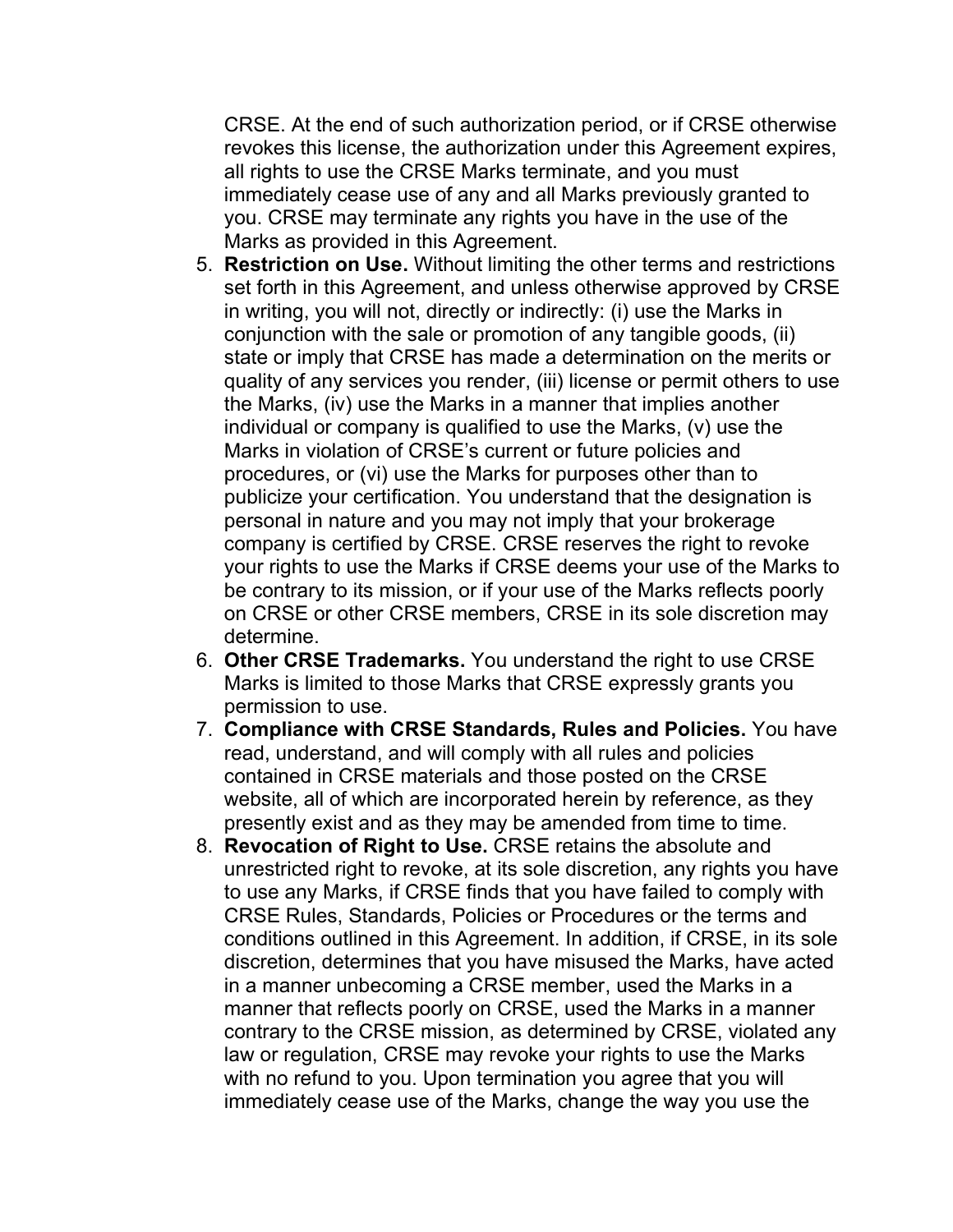Marks as requested by CRSE, or comply with any other remedy CRSE deems appropriate for the circumstances. Failure to respond to inquiries, notices, or investigations initiated by CRSE or its assigned agent(s) may result in termination of any rights you have in the use of the Marks.

- 9. **Quality of Services.** You agree that CRSE may monitor the provision of services provided by you in association with the Marks and that, in the event that CRSE determines that the quality of those services does not meet CRSE standards, as it determines in its sole discretion, CRSE may terminate this license to use the Marks. Likewise, CRSE may terminate your right to use the Marks because of your close association with another service provider that CRSE in its sole discretion deems contrary to the CRSE mission. Upon termination of this license, you shall immediately cease to use or display any of the Marks for any purpose whatsoever.
- 10. **Indemnification.** Neither CRSE nor its directors, officers, employees, or others acting on its behalf shall be liable to you for any actions taken or omitted in an official capacity or in the scope of employment, except to the extent that such actions or omissions constitute willful misconduct or gross negligence, and you hereby release CRSE and the persons identified above from any liability for any such actions or omissions. You further agree to defend, indemnify, and hold harmless CRSE and its directors, officers, employees, and agents from and against any and all claims, demands, judgments, awards, and expenses related thereto (including court costs and reasonable fees of attorneys and other professionals) brought or threatened by any third parties, including your clients, arising out of: (i) any breach by you of the terms and conditions of this Agreement; (ii) any failure by you or your authorized agents to comply with applicable laws; (iii) the services provided by you, (iv) any unauthorized representation, warranty, agreement or the like, express or implied, made by you or your authorized agents to or with any third party with respect to any acts or omissions (including statements, representations or warranties not authorized by CRSE); or (v) acts or omissions taken by you in connection with the use of the Marks. Notwithstanding the above, CRSE expressly reserves the right to retain separate counsel to participate in the defense or settlement of any such claims.
- 11. **Limitation of Liability.** TO THE EXTENT NOT PROHIBITED BY LAW, IN NO EVENT WILL CRSE BE LIABLE FOR ANY DIRECT, INDIRECT, SPECIAL, CONSEQUENTIAL, INCIDENTAL, OR PUNITIVE DAMAGES, INCLUDING WITHOUT LIMITATION ATTORNEY'S FEES, LOSS OF BUSINESS, REVENUE, PROFITS,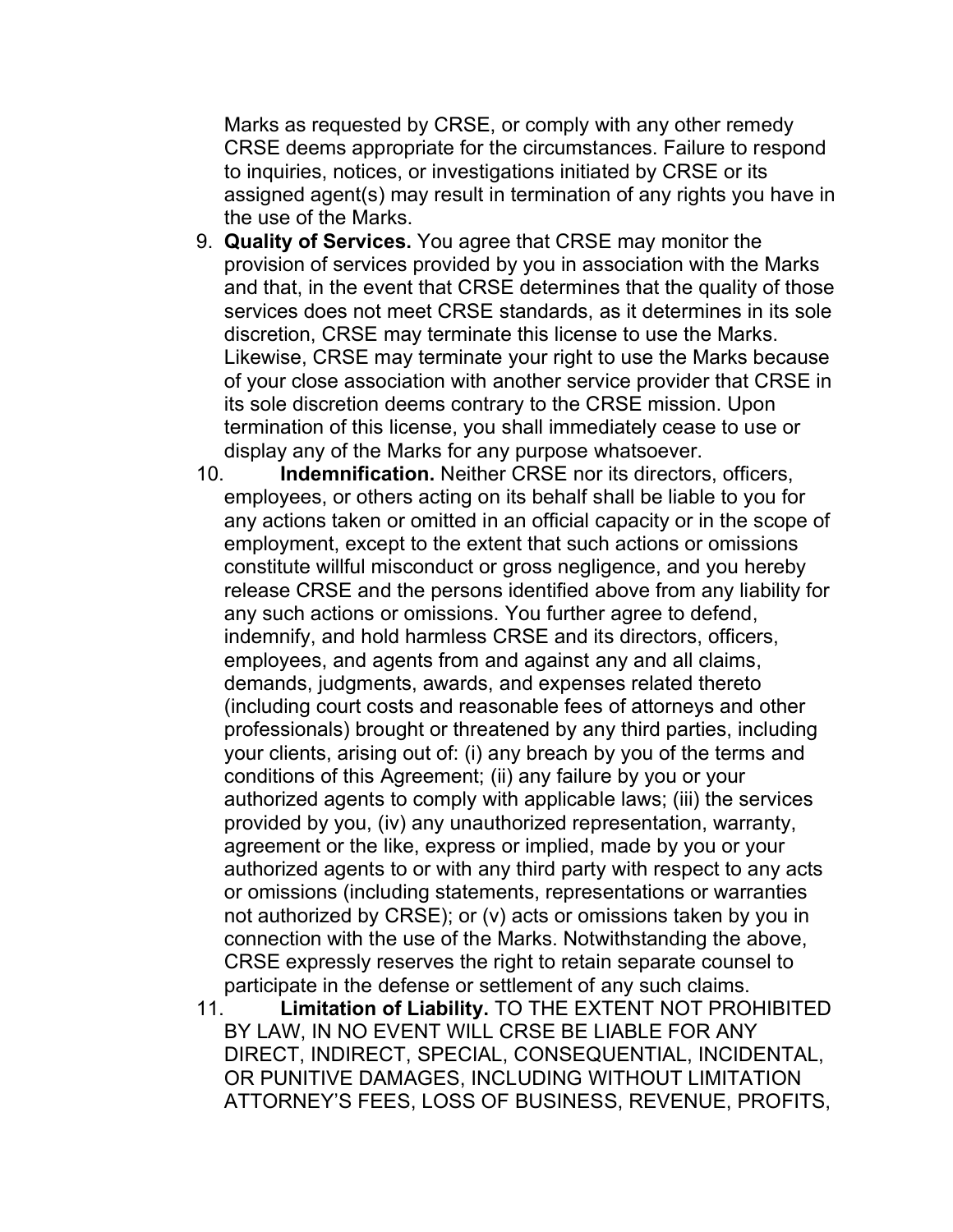OR OTHER ECONOMIC ADVANTAGE, HOWEVER CAUSED, REGARDLESS OF THEORY OF LIABILITY, ARISING OUT OF OR RELATED TO THE USE OR THE INABILITY TO USE ANY OF CRSE MARKS, INCLUDING WITHOUT LIMITATION THE REVOCATION OF YOUR AUTHORIZATION UNDER THIS AGREEMENT, EVEN IF CRSE HAS BEEN ADVISED OF THE POSSIBILITY OF SUCH DAMAGES. IN NO EVENT WILL CRSE LIABILITY UNDER THIS DECLARATION AND AGREEMENT, WHETHER IN CONTRACT, TORT (INCLUDING NEGLIGENCE AND DEFAMATION) OR OTHERWISE, EXCEED THE AMOUNT I PAID IN APPLICATION/ATTENDANCE FEES FOR CRSE COURSES. LIABILITIES SHALL BE LIMITED AND EXCLUDED, EVEN IF THE REMEDY FAILS OF ITS ESSENTIAL PURPOSE.

- 12. **Entire Agreement.** This Agreement and the documents incorporated herein by reference constitute the complete agreement and supersede all prior or contemporaneous oral or written representations and warranties. CRSE may modify the terms and conditions in this Agreement from time to time and you shall be bound by such modification even if your use of the Marks began prior to CRSE modification to this Agreement. No modification by you to this Agreement shall be binding upon CRSE unless in writing and signed by CRSE.
- 13. **Assignment.** You will not assign or transfer any of your rights or obligations under this Agreement. Any assignment or delegation by you of this Agreement or any of your rights or obligations hereunder shall be null and void. CRSE may assign its rights herein, without your prior consent.
- 14. **Relationship.** Your relationship with CRSE is that of a designee granted the right to use the Marks of an institution and in no way constitutes an independent contractor, partnership, franchise, joint venture, agency, or employment relationship.
- 15. **Severability.** If any provision of this Agreement shall contravene, be invalid under or be inconsistent with the laws of the country or jurisdiction in which this Agreement shall be performed or enforced, or any portion thereof, then such contravention, invalidity or inconsistency shall not invalidate this entire Agreement. Such provision shall be deemed to be modified to the extent necessary to render it valid and enforceable and if no such modification shall render it valid and enforceable, then this Agreement shall be construed as if not containing the provisions held to be invalid, and the rights and obligations of the parties shall be construed and enforced accordingly.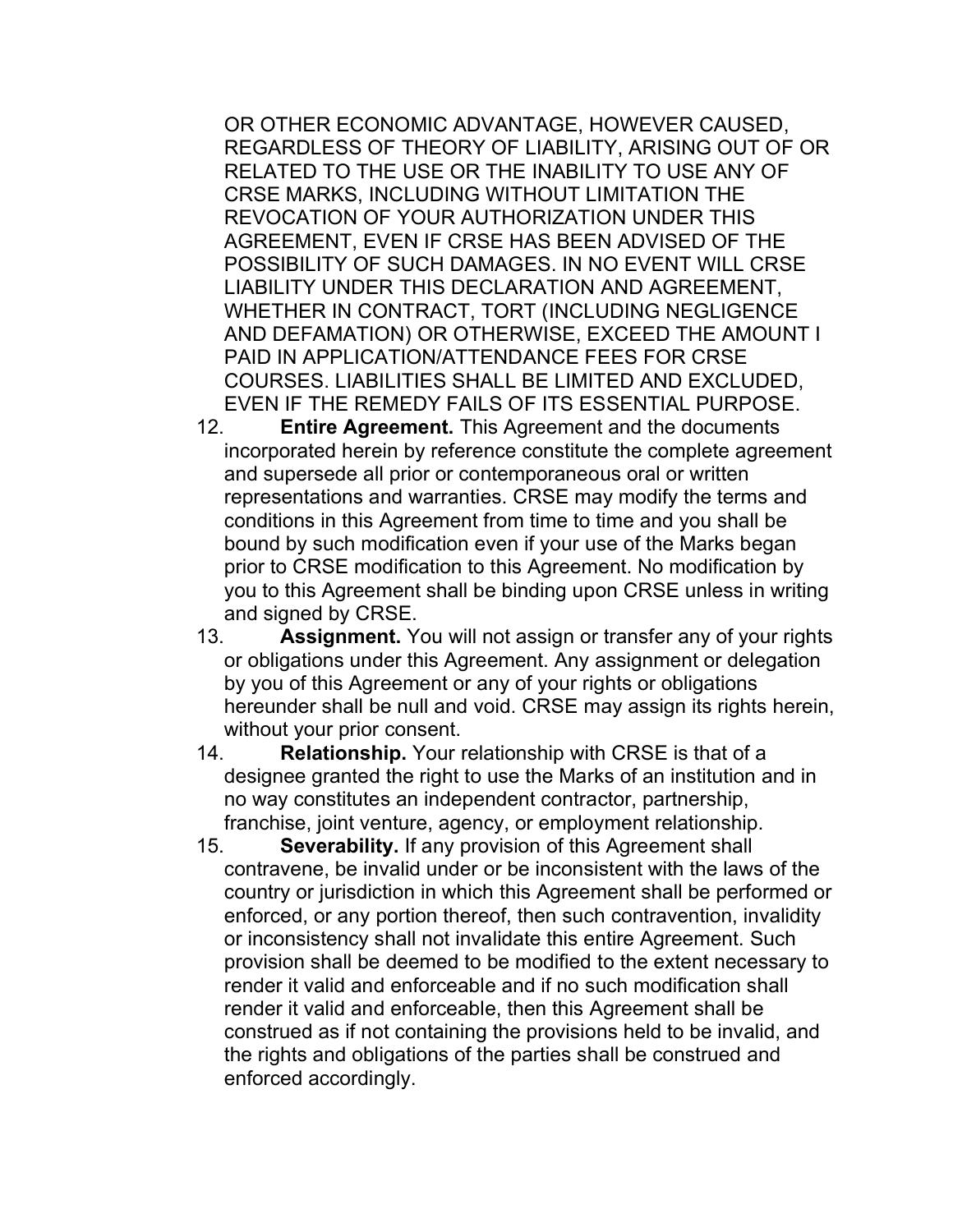- 16. **Waiver**. No delay on the part of CRSE in exercising any power or right hereunder shall operate as a waiver thereof; nor shall any single partial exercise of any power or right hereunder preclude other or further exercise thereof or the exercise of any other power or right. No waiver shall be deemed by any course of conduct or acquiescence and shall not be enforceable against CRSE unless in writing, signed by CRSE, and shall be limited solely to the one event.
- 17. **Enforcement.** If you do not cease use of any and all Marks immediately upon revocation, relinquishment, or termination, or you violate the provisions of this Agreement, such action shall be considered exceptional, and you will pay any expenses CRSE may incur while enforcing this provision, including, but not limited to, attorney's fees.
- 18. **Choice of Law; Forum.** This Agreement and any action relating thereto shall be governed by and construed and enforced in accordance with the laws of the State of Pennsylvania. No choice of law rules of any jurisdiction will apply. Any dispute relating in any way to your use of the Marks shall be submitted to confidential arbitration in the State of Pennsylvania, except that, to the extent you have in any manner violated or threatened to violate CRSE intellectual property rights, CRSE may seek injunctive or other appropriate relief in any state or federal court in the State of Pennsylvania, and you consent to exclusive jurisdiction and venue in such courts. Arbitration under this Agreement shall be conducted under the rules then prevailing of the American Arbitration Association. The arbitrator's award shall be binding and may be entered as a judgment in any court of competent jurisdiction. To the fullest extent permitted by applicable law, no arbitration under this Agreement shall be joined to an arbitration involving any other party subject to this Agreement, whether through class arbitration proceedings or otherwise.

# **PRIVACY POLICY**

- 1) **Our Commitment to Privacy.** Protecting your privacy and the personal information you provide is a top priority for us, and we want our users to fully understand what information we collect, how we use this information, and the steps we take to protect your personal information. Please read this privacy policy to learn more about the policies and procedures we have put in place to achieve this goal.
	- a) We reserve the right to change this Privacy Policy at any time. Such changes, modifications, additions or deletions shall be effective immediately upon posting the revised Privacy Policy on this page. You acknowledge and agree that it is your responsibility to maintain a valid email address with us, review this site and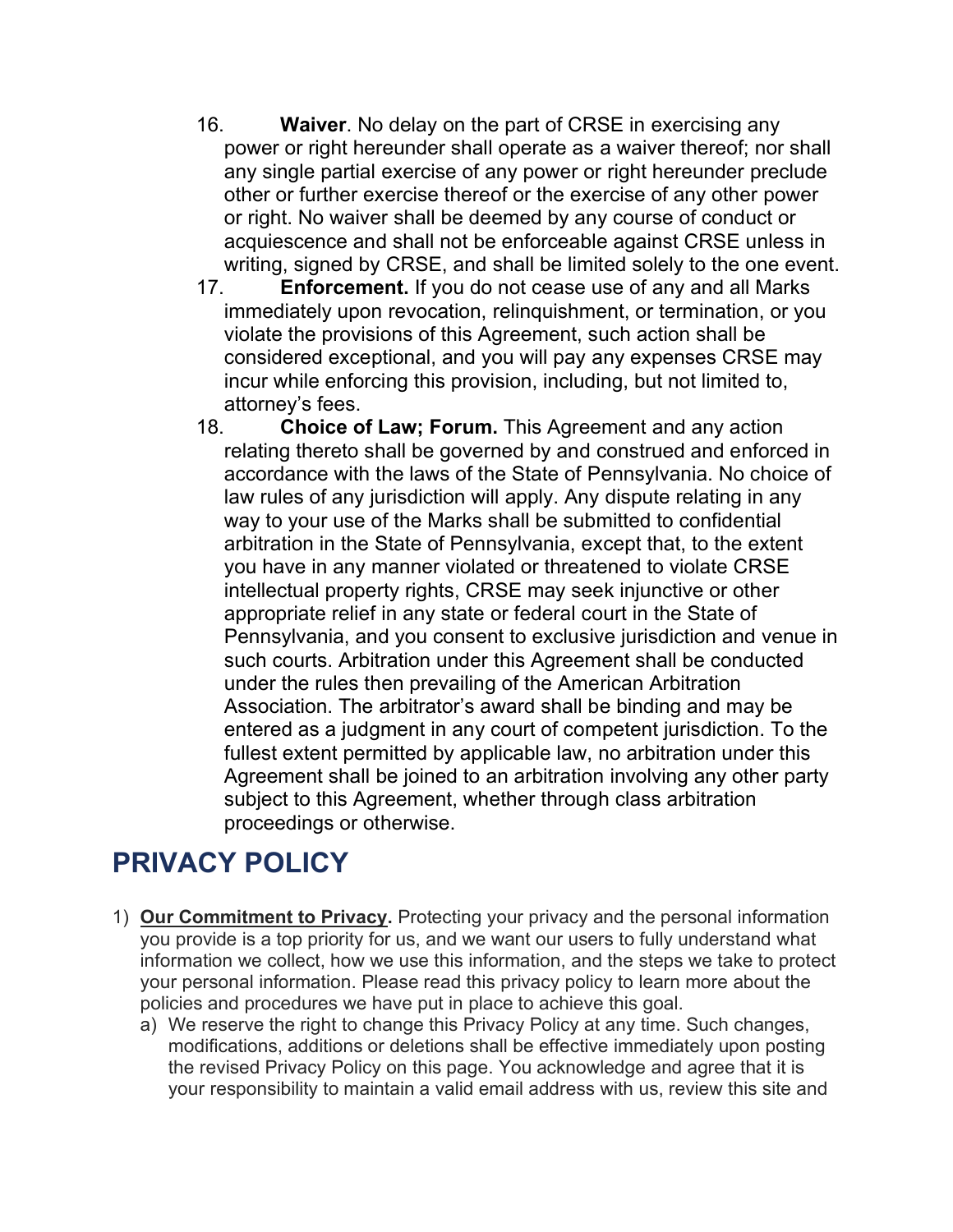this Privacy Policy periodically and to be aware of any modifications. In any event, your continued use of the site after such modifications will constitute your: (a) acknowledgment of the modified Privacy Policy; and (b) agreement to abide and be bound by the modified Privacy Policy.

- b) Note that the policies and procedures we describe here apply to this website (the "Site"). This Privacy Policy does not apply to the products or services provided by third parties that may be obtained or accessed using the Site.
- c) You may obtain a copy of our Privacy Policy and information-sharing disclosure by contacting us at 717-926-1811 or info@crsere.com and requesting such information.
- 2) **What Information is Collected.** We collect personal information and non-personal information through the Site. Personal information is information that identifies you as an individual. Non-personal information is aggregated information, demographic information, IP addresses and any other information that does not reveal your specific identity.
	- a) **Personal information.** We may collect the following types of personal information:
	- b) Contact Information. Information provided by you in our online forms, registration forms and/or when setting up a member account.
	- c) Credit Card Information. We may in certain cases maintain encrypted credit card information along with related information ("Credit Card Information") when an individual places an order with us.
	- d) Information you provide to us through customer service correspondence and general feedback in which you are identified.
	- e) **Non-Personal information.** When you visit the Site, we may collect nonpersonal information, such as a catalog of the Site pages you visit. Non-personal information is generally collected through the Site from the following sources: server log files, environmental variables, cookies, and other similar technologies and information that you voluntarily provide. We also collect non-personal information (e.g., your geographic location, etc.) when you voluntarily provide such information to us. When such information is not combined with any personal information, such information is considered to be non-personal information, as it does not personally identify you or any other user. Additionally, we may aggregate personal information in a manner such that the end-product does not personally identify you or any other user of the Site. Such aggregate information is considered non-personal information for purposes of this Policy.

### 3) **How and When the Information is Used?**

- a) **Credit Card Information.** When Credit Card Information is submitted to us, such information is protected with SSL encryption. We will use the Credit Card Information for purposes of processing and completing the purchase transaction, and the Credit Card Information will be disclosed to third parties only as necessary to complete the purchase transaction.
- b) **Other Personal Information.** We may use other personal information we collect in the following ways:
- c) **Internal Business Purposes.** We may use personal information for our internal business purposes, such as data analysis, audits and customer service.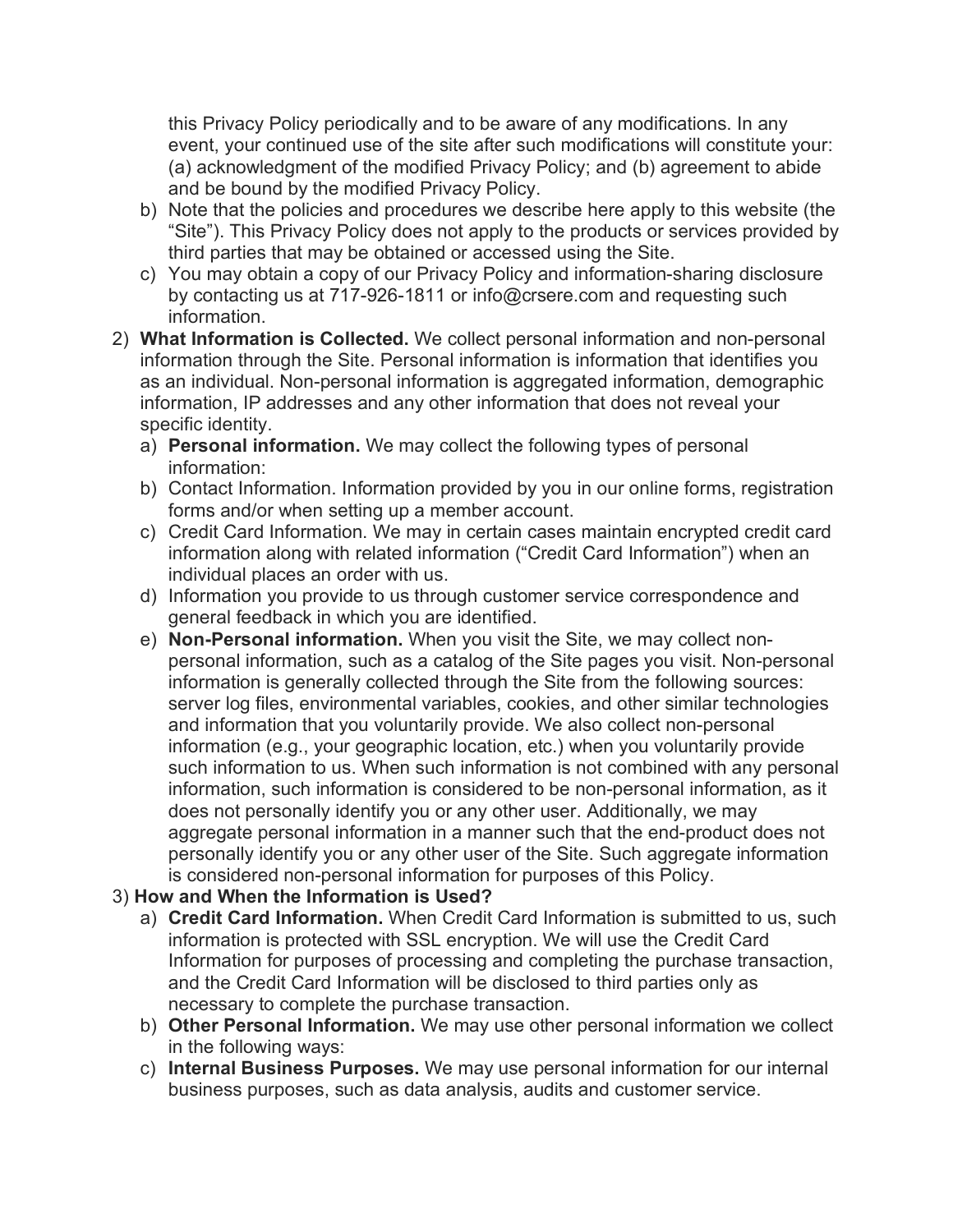- d) **Fulfillment of Requests.** We may use personal information collected about you to provide you with products, services or information that you request, including information and/or confirmation relating to the creation of your account or any changes made to it.
- e) **Administrative Communications.** From time to time we may use personal information to send you important information regarding the Site, or changes to our terms, conditions, rules and policies.
- f) **Marketing.** In addition, we may also use personal information to aid us in providing our customers with targeted promotions. You authorize us to use personal information to inform you of programs, services and promotions that we believe may be of interest to you, including but not limited to offer our products and services to you, or to make you aware of information, events or activities we sponsor.
- g) **Disclosure of Your Contact Information to Third Parties.** Note that we may share your contact information with reputable third parties who offer products or services we believe might be of interest to you.
- h) **Opt-Out Right.** You may opt out of having your personal information used by us for secondary purposes, disclosure to third parties, or used by us or third parties to send promotional correspondences to you, by contacting us via e-mail or telephone at 717-926-1811 info@crsere.com.
- i) **Non-Personal Information.** Because non-personal information does not personally identify you, we may use such information for any purpose. For example, we may collect and use data as a form of aggregate information to compile reports or statistics about our users, or to anonymously determine how much time Site visitors spend on each page of our Site, how visitors navigate throughout the Site and how we may tailor our web pages to better meet the needs of our users. In addition, we reserve the right to disclose such non personal information to other third parties, for any purpose.
- 1) **Member Profiles**. Site Members may choose to create profiles that are publicly visible for the benefit of the member. You understand that profile information will be available to all Site users and may become generally available on the Internet. You should therefore use discretion when creating a Member profile and populating such profiles with personal information.
- 2) **Legal Requests.** We cooperate with law enforcement authorities, as well as with other third parties, to enforce laws, intellectual property rights, and to prevent fraud. In response to a verified request by law enforcement or other government officials relating to a criminal investigation or alleged illegal activity, we can, and you authorize us to, disclose your information.
- 3) **How We Protect Your Information.** The privacy and protection of your information is important to us. We therefore use practices that are consistent with standards in the industry to protect your privacy. Please note, however, that no transmission over the Internet or telephone can be fully guaranteed in its confidentiality and nondisclosure, and as such you transmit at your own risk.
	- a) Your access to your free user account is password protected. We advise that you do not disclose your password to anyone. In addition, we recommend you sign out of password-protected services at the end of your session. You are